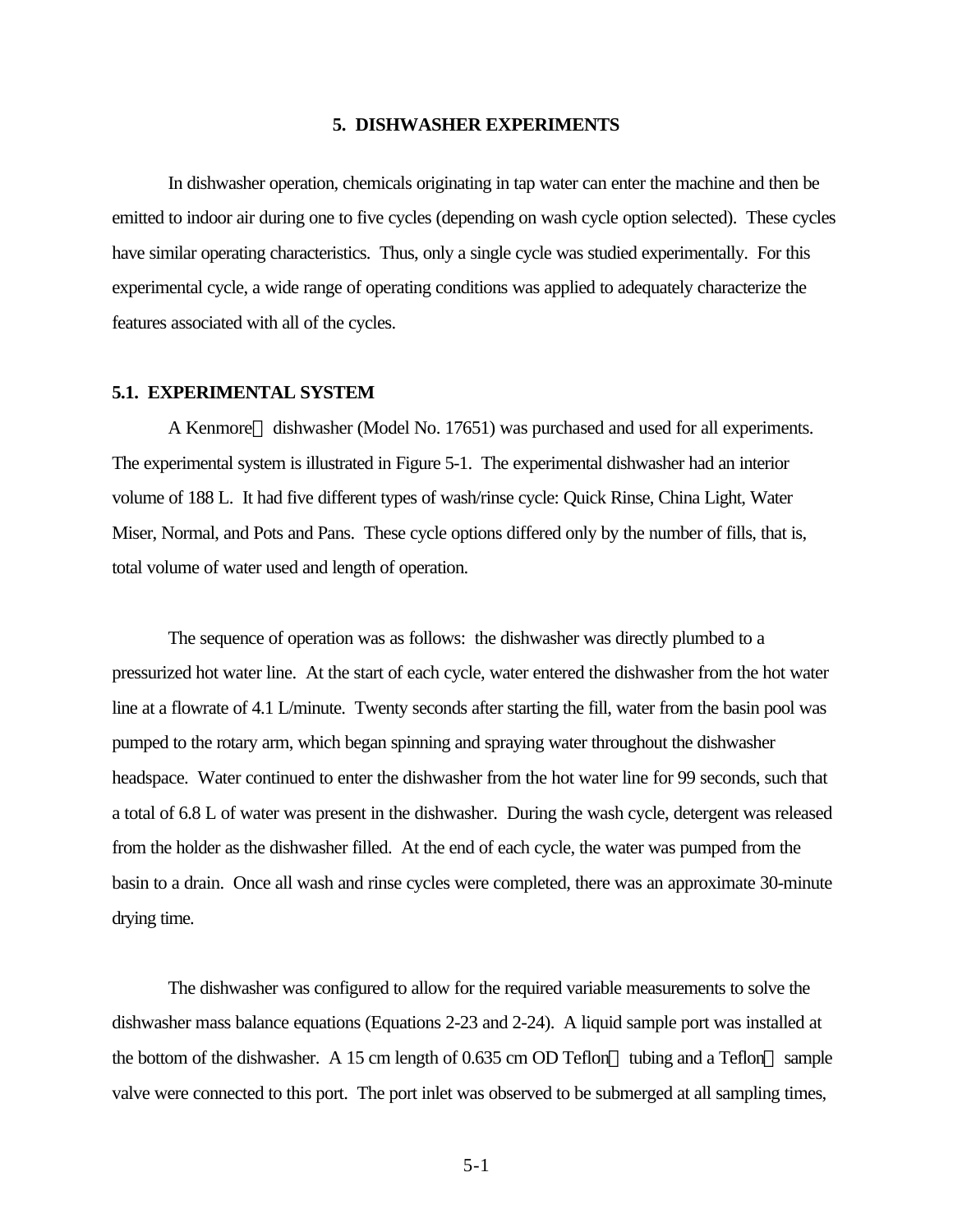

and the residence time of the sample tube was estimated to be approximately 2 seconds. Liquid samples were collected as described in Section 3.3.1.

#### **Figure 5-1. Dishwasher experimental system.**

Gas samples were collected on sorbent tubes as described in Section 3.3.2. The sorbent tube was attached to a sample port located in the headspace of the dishwasher. A 2.5 cm OD Teflon<sup>™</sup> tube was connected to the port on the inside of the dishwasher. Sample flowrates were in the range of 0.2 to 0.4 L/minute, as measured using a bubble flowmeter, and sampling times were approximately 30 seconds.

In addition to the liquid and gas sample ports, the dishwasher was configured to allow for liquid temperature monitoring. A thermocouple probe was submerged in the dishwasher pool and connected to a digital monitor to allow for constant temperature readings.

# **5.2. EXPERIMENTAL DESIGN**

Dishwasher operating variables included water temperature, dish-loading pattern, and use of detergent (wash versus rinse portions). Experiments were designed to study the effects of these parameters on chemical volatilization rates using the  $2 \times 2 \times 2$  factorial array shown in Figure 5-2. The numbers in Figure 5-2 correspond to the experiment number that was completed with the associated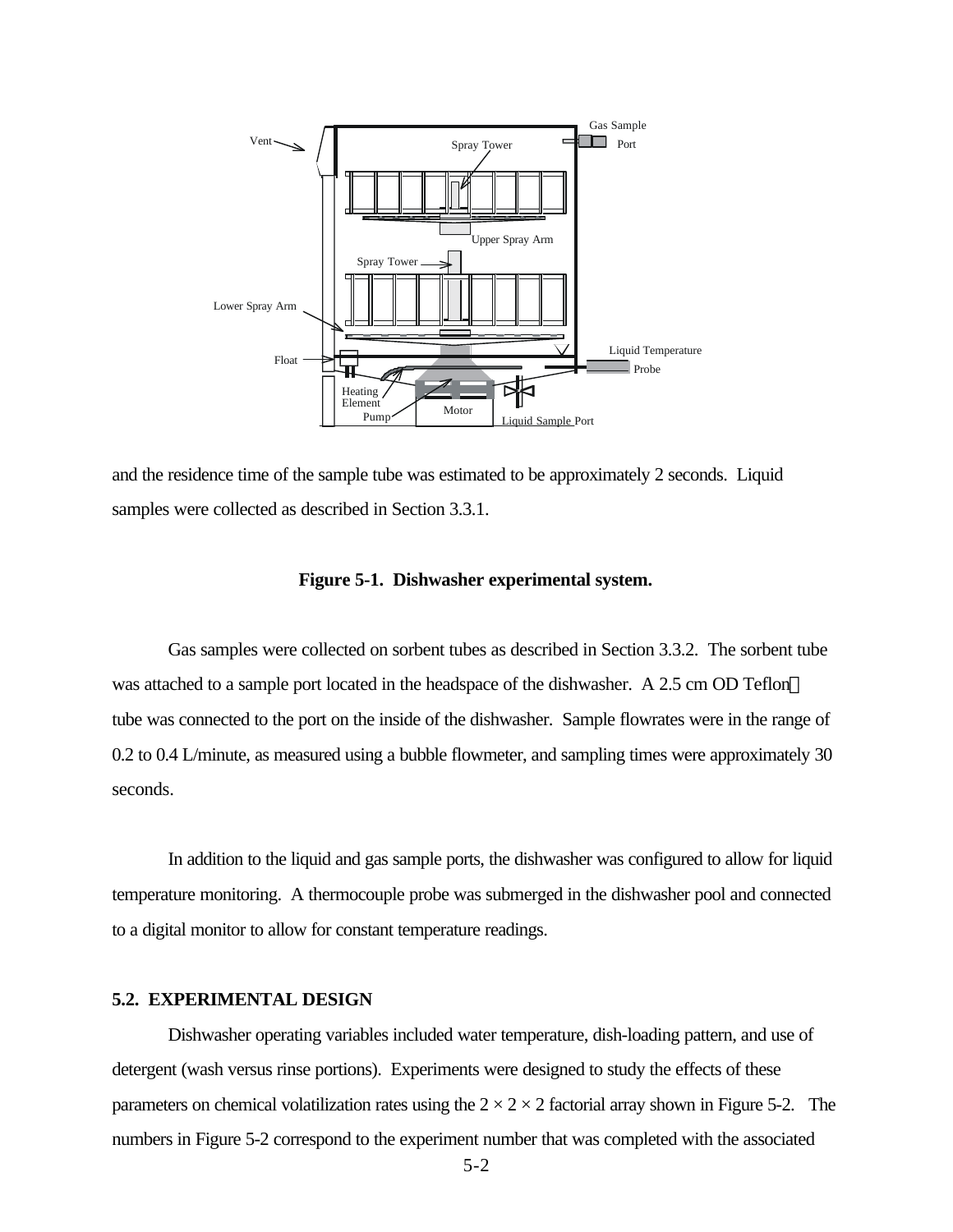

operating conditions. For example, Experiment 1 had the operating conditions of a rinse cycle (no detergent present), empty machine (no dishes present),

#### **Figure 5-2. Factorial experimental design for dishwasher experiments**.

and a water temperature of  $41^{\circ}$ C. In order to fulfill the factorial requirements, eight experiments were completed. Additional experiments included replicates and quality assurance tests.

## **5.3. SOURCE-SPECIFIC METHODOLOGY**

A standard protocol was developed for preparing the dishwasher for an experiment. The following tasks were completed prior to starting an experiment:

- The appropriate dishwasher settings (normal cycle, water heat on or off) were applied
- The dishwasher was started at the beginning cycle (prerinse cycle) and allowed to run to completion of the first cycle
- The tracer bags were agitated during the first cycle
- The fill of the wash cycle  $(2<sup>nd</sup>$  cycle) was timed
- For experiments using the water heat option, the dishwasher was allowed to run until the appropriate elevated temperature  $($   $\sim$  54 $\degree$ C $)$  was reached
- The dishwasher was stopped after fill was complete (or appropriate water temperature was reached) and the door was opened
- An initial background liquid sample was collected from the dishwasher
- The chemical tracer cocktail was added to the dishwasher basin
	- 5-3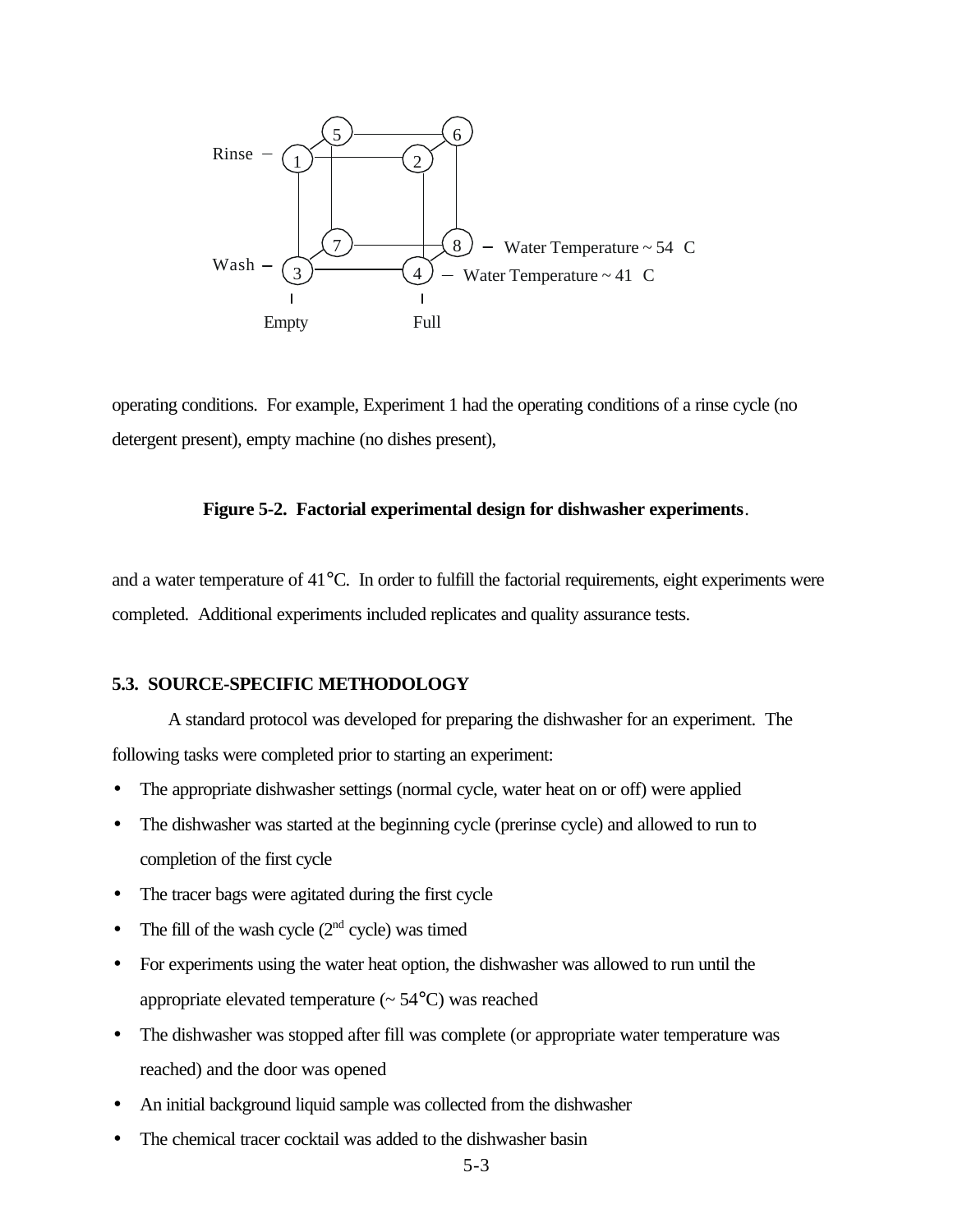- The liquid-phase temperature was recorded
- An initial gas-phase sample was collected and served as the initial gas-phase concentration
- Two liquid-phase samples were collected and averaged, and served as the initial liquid-phase concentration value.

#### **5.3.1. Sample Schedule**

Experiments were designed to last 10 minutes. Experiments using the water heat option tended to be shorter, depending on cycle time required to reach the appropriate temperature. For dishwasher experiments, it was expected that a rapid loss of chemical from the liquid phase would occur in the first minute of operation, followed by a relatively constant liquid-phase concentration. The liquid-phase sample schedule was designed to reflect this behavior such that samples were collected at experimental times of 0.25, 0.75, 1.5, 3.0, and 7.0 minutes. Two additional samples were collected at 10 minutes for applicable experiments. In total, 10 liquid-phase samples were collected for each dishwasher experiment.

Gas samples were collected for 30 seconds and scheduled such that a liquid sample was collected at the midpoint of the gas sampling time. At least four gas-phase samples were collected for each experiment.

#### **5.3.2. Ventilation Rate**

A grated exhaust vent was located on the top face of the dishwasher door from which gas naturally exited the dishwasher. This ventilation rate was estimated using an isobutylene tracer gas. Isobutylene has a Henry's law constant of 23  $m_{liq}^3/m_{gas}^3$  and will not dissolve appreciably into dishwasher water. Before starting the dishwasher, isobutylene was introduced at 100 ppm to the dishwasher headspace. The concentration inside the dishwasher was continuously monitored using a photo-ionization detector (Photovac<sup>™</sup> Microtip). An exponential line was fitted through data points on a plot of  $C_g$  vs. time, with the gas flowrate serving as the adjustable best-fit parameter.

#### **5.3.3. Parameter Estimation**

5-4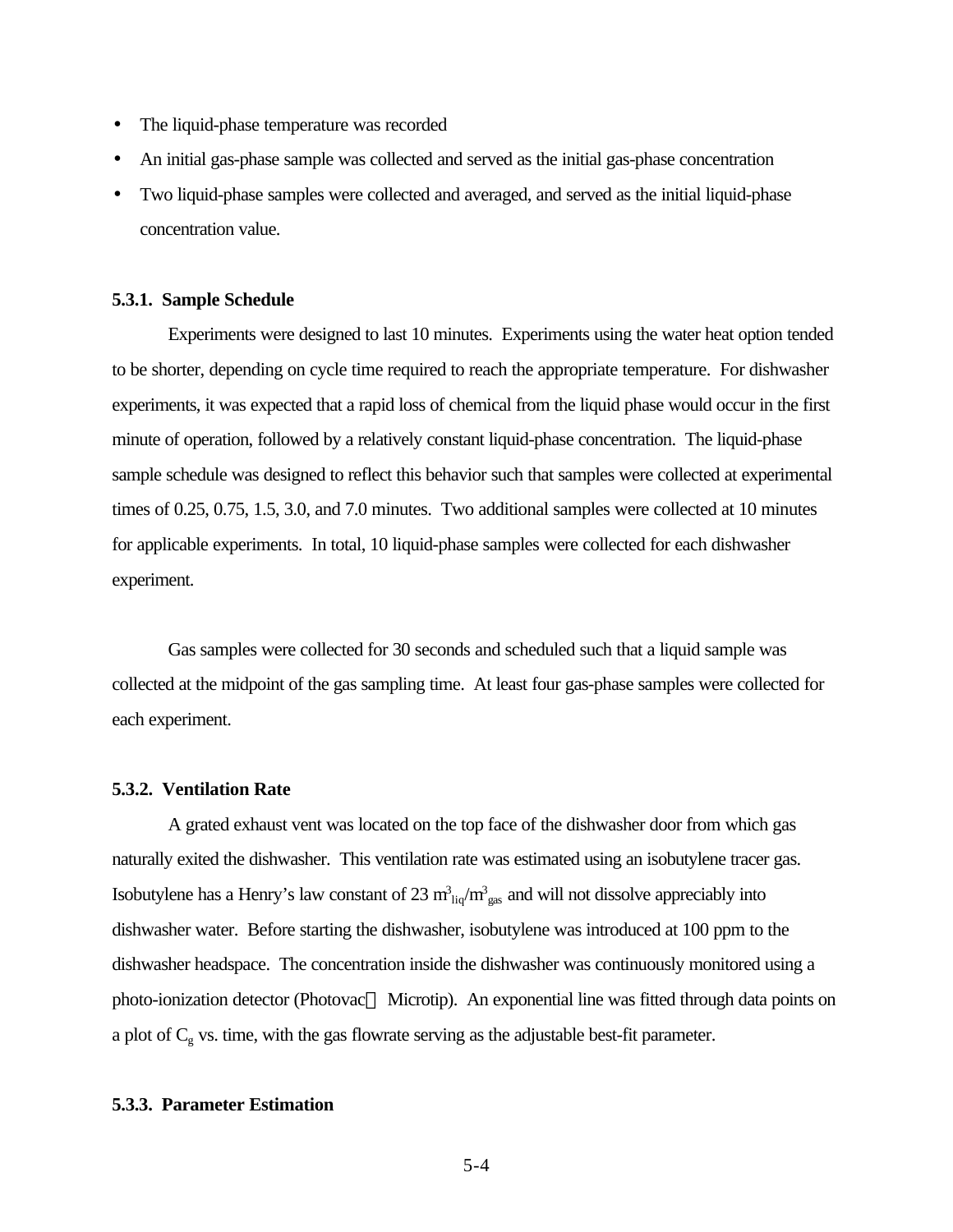Experiments were completed using all five chemical tracers (acetone, ethyl acetate, toluene, ethylbenzene, and cyclohexane). In addition to peaks associated with the five tracers, the GC method used to analyze liquid-phase samples (see Section 3.4.1) indicated chemical peaks associated with compounds in the dishwasher detergent. A compound present in Cascade<sup> $TM$ </sup> liquid dishwasher detergent eluted from the GC at the same retention time as ethyl acetate, thereby masking ethyl acetate's volatilization results. Correcting for this problem by altering the GC method resulted in a loss of definition for other tracer peaks. Thus, the original GC method was used to analyze dishwasher experimental samples, and ethyl acetate results were not reported for this source.

There were two distinct zones of chemical mass transfer for a dishwasher. Within the first 90 seconds of all experiments, a significant portion of the initial mass was volatilized to the dishwasher headspace. With the exception of cyclohexane, which completely volatilized, the dishwasher headspace behaved as if in dynamic equilibrium, a steady-state condition, for the remainder of the wash cycle (90 seconds to 10 minutes). This phenomenon made it difficult to estimate values of  $K<sub>L</sub>A$  that were representative of the entire cycle. Thus, values of  $K<sub>L</sub>A$  were determined for each chemical based on measurements collected within the first 45 seconds of an experiment. After this time the value of  $K<sub>L</sub>A$  became unimportant because the system had reached equilibrium conditions; that is, emissions could be determined via a simple equilibrium analysis without knowledge of specific mass transfer kinetics.

For cyclohexane, Equation 2-19 may be simplified to Equation 5-1 because  $C_g/H_c$  for this compound was negligible compared with  $C_1$  for initial measured data:

$$
\frac{dC_{\perp}}{dt} = -\frac{K_{\perp}A}{V_{\perp}} \bullet C_{\perp}
$$
 (5-1)

where

 $C_1$  = Chemical concentration in water (M/L<sup>3</sup>).  $t =$  Time (T).

 $K_I$  = Overall mass transfer coefficient (L/T).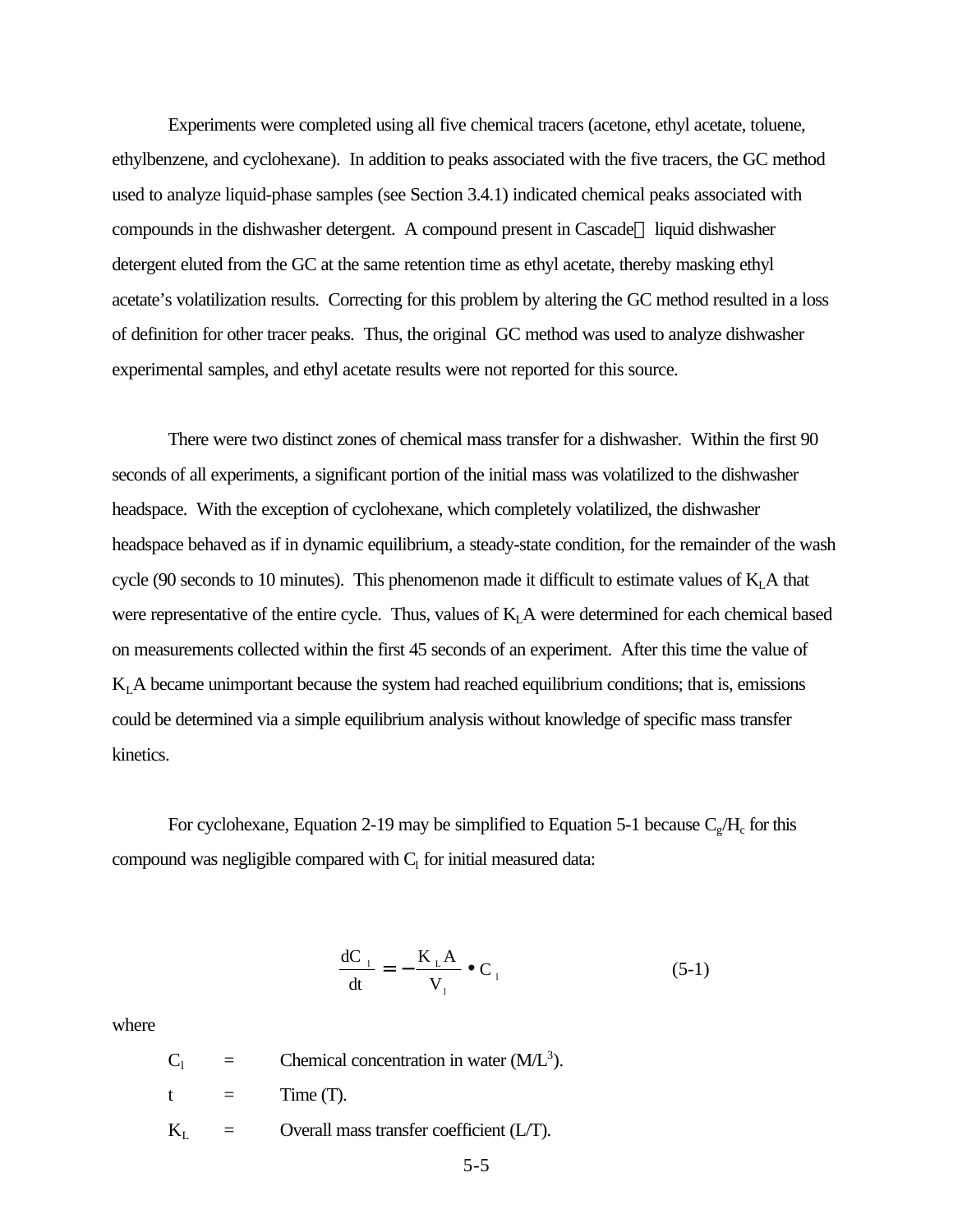A  $=$  Interfacial surface area between water and adjacent air  $(L<sup>2</sup>)$ .

 $V_1$  = Liquid volume (L<sup>3</sup>).

For all experiments, cyclohexane was completely stripped from the wash water within 90 seconds. By means of measured liquid-phase concentration values from 0 to 45 seconds, a best-fit exponential curve (forced through the measured initial liquid-phase concentration value) was used to estimate  $K<sub>L</sub>$  A for cyclohexane.

Acetone, toluene, and ethylbenzene were not completely transferred from the wash water because of equilibrium limitations. As with cyclohexane, the maximum volatilization rate for the other three chemicals occurred within the first 90 seconds. At this point, however, the system was near equilibrium such that little chemical mass transferred from the liquid phase to the headspace. As for cyclohexane, an exponential curve was fitted through the first three liquid-phase concentration data points, and the negative slope of this curve multiplied by the total liquid volume resulted in a  $K<sub>L</sub>A$  value. For some experiments, this method was less accurate for toluene, ethylbenzene, and especially acetone, because of the increased  $C_g/H_c$  value as the chemicals approached equilibrium within the headspace. In those cases, the reported value of  $K<sub>L</sub>A$  would be underestimated.

Using the dishwasher mass balance models (Equations 2-23 and 2-24) also proved difficult for determining values of  $K<sub>L</sub> A$  based on the initial 45 seconds of operation because of the nature of gas sampling. First, for several experiments an initial gas-phase sample was not collected, and thus the initial gas-phase concentration was assumed to be zero. This assumption maximized the concentration driving force term in Equation 2-19, thus leading to potential underestimation of  $K<sub>L</sub>A$ . Also, gas-phase samples were collected for 30 seconds, over which time the average gas-phase concentration was predicted. During the rapid volatilization period of the first minute, gas-phase concentrations for each chemical increased at an exponential rate, such that the average measured value did not accurately characterize the headspace concentration during this time. Later in the experiment, when equilibrium conditions were reached, the gas samples better represented the actual conditions.

Thus, to be consistent, the method adopted to calculate values of  $K<sub>L</sub>A$  for acetone, toluene, and ethylbenzene was the same as that used for cyclohexane. Fortunately, the exact value of  $K<sub>L</sub>A$  for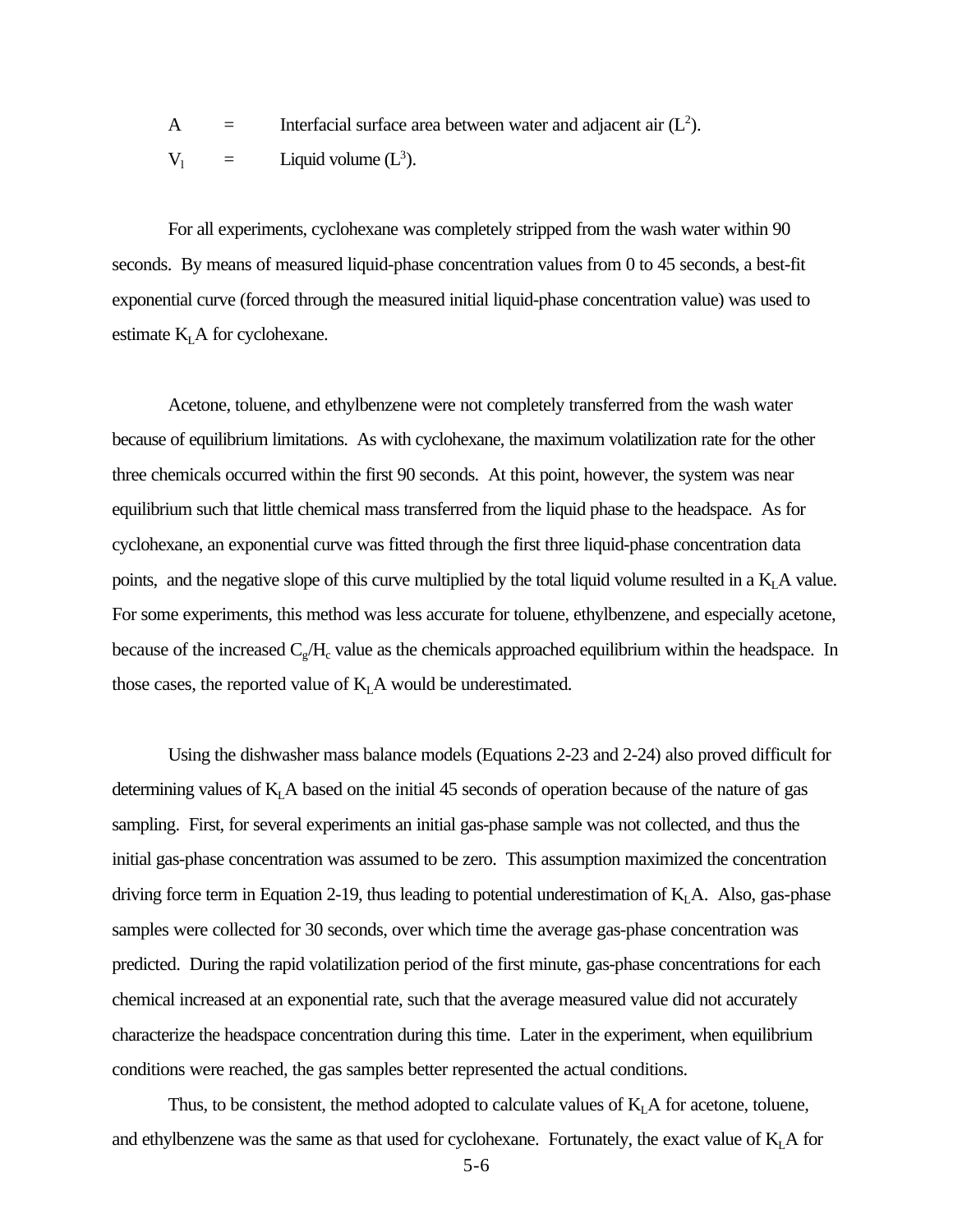these compounds is not critical because the system reached an equilibrium condition rapidly for all experiments. Knowing equilibrium will be reached, the amount of mass transferred from the liquid phase to the gas phase can be routinely determined given knowledge of the headspace ventilation rate and Henry's law constant for a chemical of interest.

## **5.4. DISHWASHER RESULTS**

A total of 11 dishwasher mass transfer experiments and 18 ventilation experiments were completed to characterize the emission rate from a residential dishwasher. Each mass transfer and ventilation experiment was completed with the same wash cycle. Dishwasher cycles are similar in operation, such that experimental results based on a single cycle can be applied to all cycles in order to predict total chemical emissions during use. The ventilation rates, stripping efficiencies and mass transfer coefficients ( $K_L A$ ,  $k_A A$ ,  $k_g A$ , and  $k_g / k_l$ ) are presented in this chapter and are based on the experimental methodology presented in Sections 3.0 and 5.3. In addition, the effects of liquid temperature, detergent use, and dish loading pattern on each response are discussed.

The operating conditions for each mass transfer experiment are listed in Table 5-1.

## **5.4.1. Ventilation Rates**

Ventilation rates as well as mass transfer coefficients were difficult to estimate during a single experiment. Therefore, ventilation rates were determined separately, following the

| <b>Experiment</b><br># | Liquid<br>temp.<br>$\rm ^{\circ}C)$ | Liquid<br>volume<br>$\bf(L)$ | Headspace<br>volume<br>(L) | <b>Ventilation</b><br>rate<br>(L/min) | <b>Cycle</b><br>portion<br>type | <b>Dish-loading</b><br>pattern |
|------------------------|-------------------------------------|------------------------------|----------------------------|---------------------------------------|---------------------------------|--------------------------------|
|                        | 43                                  | 7.4                          | 181                        | 5.7                                   | Rinse                           | Empty                          |
| $\overline{2}$         | 42                                  | 7.4                          | 181                        | 5.7                                   | <b>Rinse</b>                    | Full                           |
| 2 replicate            | 39                                  | 7.4                          | 181                        | 5.7                                   | Rinse                           | Full                           |
| 3                      | 43                                  | 7.4                          | 181                        | 5.7                                   | Wash                            | <b>Empty</b>                   |
| 4                      | 45                                  | 7.4                          | 181                        | 5.7                                   | Wash                            | Full                           |
| 4 replicate            | 38                                  | 7.4                          | 181                        | 5.7                                   | Wash                            | Full                           |
| 5                      | 55                                  | 7.4                          | 181                        | 5.7                                   | Rinse                           | <b>Empty</b>                   |

**Table 5-1. Dishwasher experimental operating conditions**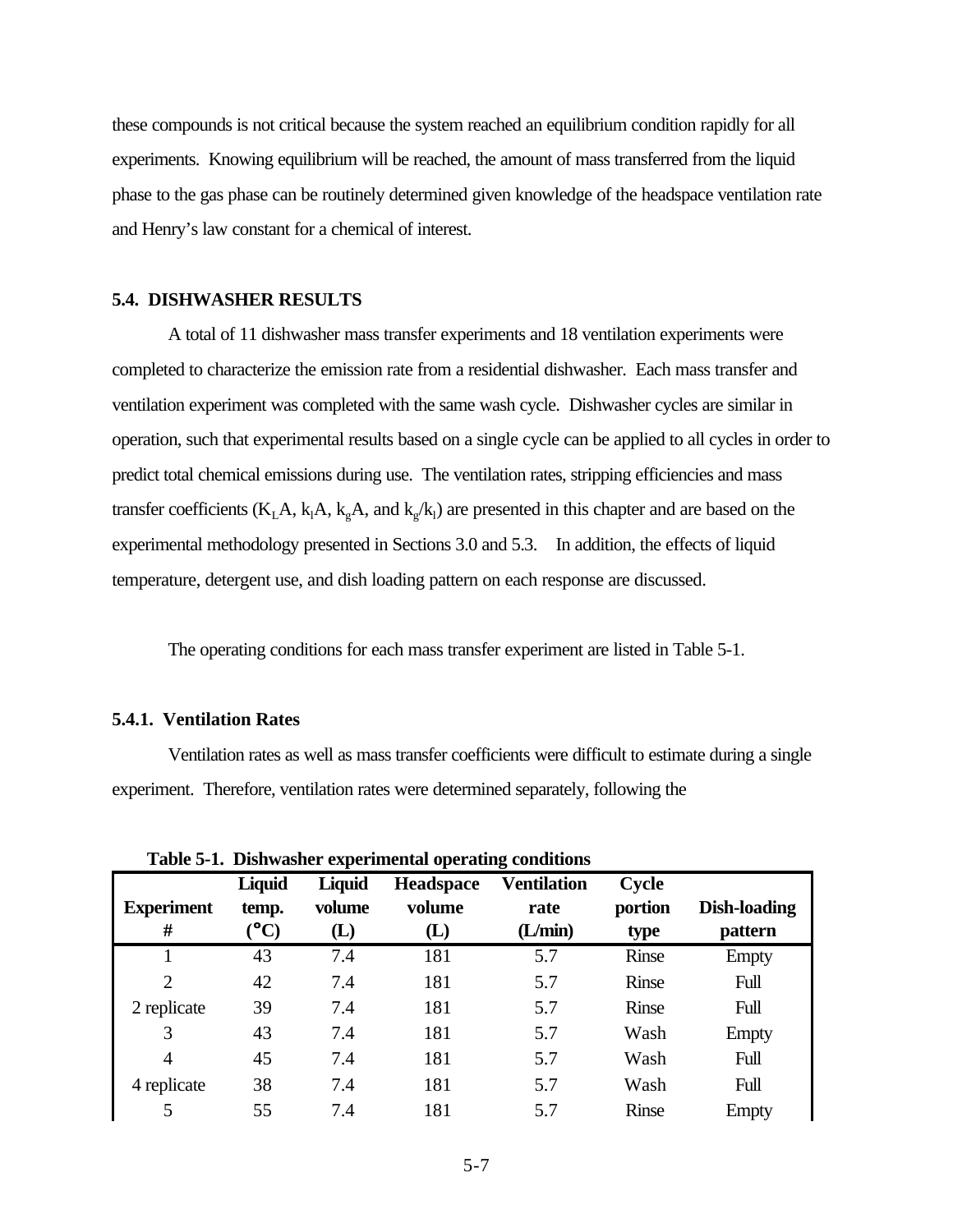|                | 55 | $\cdot^4$ | 181 | ، ب | Rinse | Full  |
|----------------|----|-----------|-----|-----|-------|-------|
| $\overline{ }$ | 54 | .4        | 181 | ، ب | Wash  | Empty |
|                | 55 | $\cdot$ T | 181 | ، ب | Wash  | Full  |
| replicate<br>Ō | 53 | ۰.        | 181 | ີ   | Wash  | Full  |

methodology given in Section 5.3.2, for operating conditions similar to those used during mass transfer experiments. A total of 18 ventilation rate experiments were completed, including 11 replicate experiments. A summary of the ventilation experimental operating conditions and results is provided in Table 5-2.

As shown in Table 5-2, ventilation rates for all combinations of experimental conditions ranged from 4.6 to 7.2 L/minute. There was little deviation in ventilation rates between different water temperatures, using detergent or no detergent, and using dishes or no dishes. Thus, all experimental values were averaged to give an overall ventilation rate of 5.7 L/minute. This value was applied to all dishwasher mass transfer experimental analyses. The relatively low ventilation rate of the dishwasher allowed for low chemical emissions during operation and subsequent accumulation of chemicals in the dishwasher headspace.

A representative data plot for a ventilation experiment is shown in Figure 5-3. The experimental conditions for this plot were water heat on, detergent present, and full dishwasher (Ventilation Experiment 18). The slope for the exponential line was  $-0.0315$  with an  $\mathbb{R}^2$  value of 0.99. Values of  $\mathbb{R}^2$  ranged from 0.95 to 1.0 for all ventilation plots. These high  $\mathbb{R}^2$  values indicated a relatively constant ventilation rate for the duration of the dishwasher cycle. For this experiment, the washing machine filled at 4.1 L/minute for 99 seconds, resulting in a total liquid volume of 6.8 L. Given a total volume of 188 L, the remaining headspace volume was 181 L. The corresponding ventilation rate for this experiment was 181 L multiplied by the negative of the slope, for a value of 5.7 L/minute.

In addition to the wash cycle, ventilation rates were determined for the entire time of operation (all cycles used). In general, values based on all of the cycles did not deviate significantly from the wash cycle results. Thus, the 5.7 L/minute average ventilation rate may be applied to any dishwasher cycle.

## **5.4.2. Chemical Stripping Efficiencies**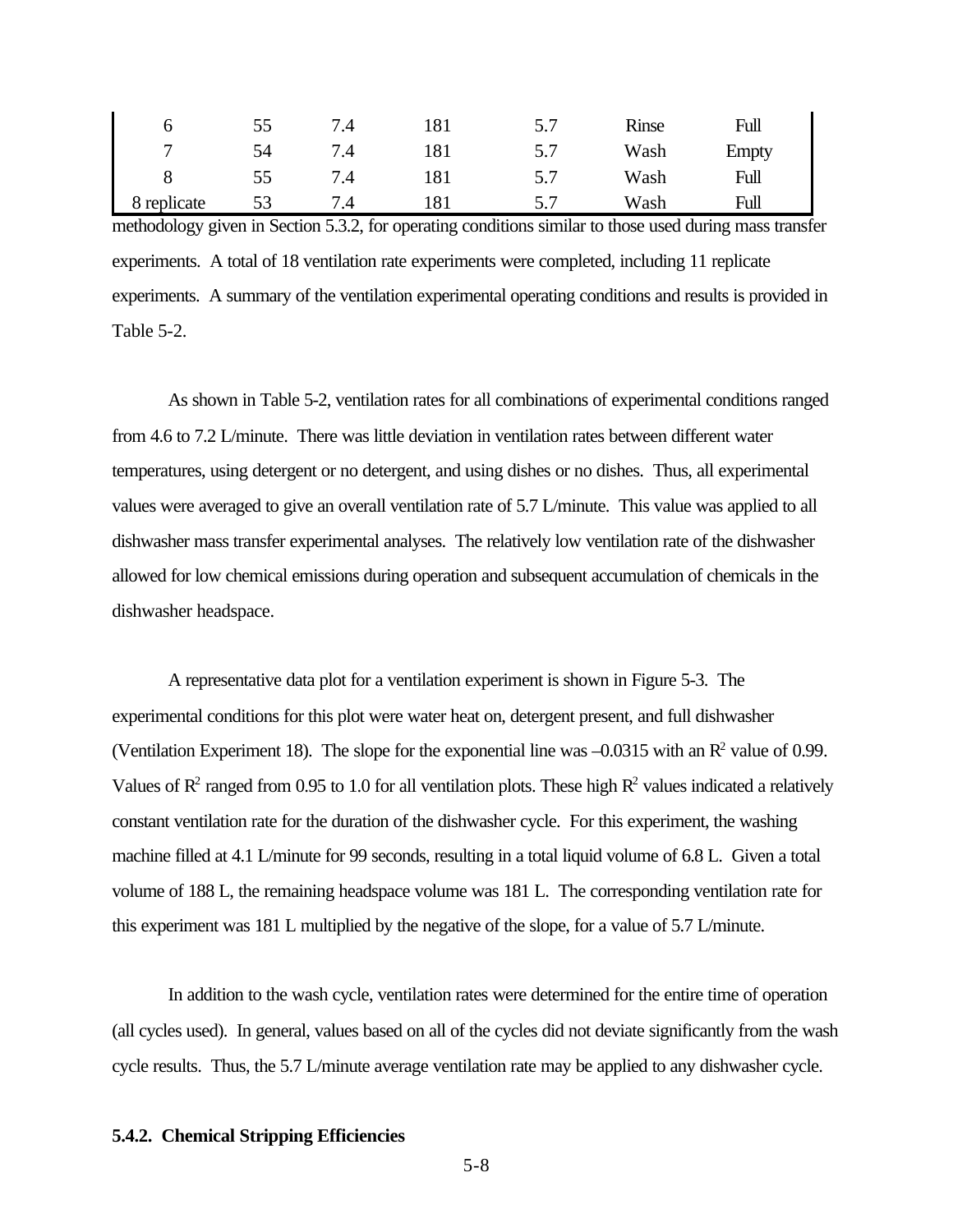Chemical stripping efficiencies (η) are reported in Table 5-3 for all tracer chemicals. Stripping efficiencies for dishwasher experiments were based on the initial and final liquid-phase

| <b>Experiment</b> | <b>Water heat</b> | <b>Detergent</b> | <b>Dishes</b>  | <b>Ventilation rate</b> | <b>Exponential fit</b> |
|-------------------|-------------------|------------------|----------------|-------------------------|------------------------|
| #                 | on?               | present?         | present?       | (L/minute)              | $\mathbb{R}^2$         |
| $\mathbf 1$       | N <sub>0</sub>    | N <sub>o</sub>   | N <sub>0</sub> | 6.3                     | 0.95                   |
| $\mathbf{2}$      | N <sub>0</sub>    | N <sub>0</sub>   | N <sub>0</sub> | 5.0                     | 0.98                   |
| 3                 | No                | N <sub>0</sub>   | N <sub>0</sub> | 5                       | 0.98                   |
| $\overline{4}$    | N <sub>o</sub>    | N <sub>0</sub>   | N <sub>0</sub> | 5.9                     | 0.98                   |
| $\mathfrak{S}$    | N <sub>0</sub>    | N <sub>0</sub>   | N <sub>0</sub> | 7.2                     | 0.99                   |
| 6                 | N <sub>0</sub>    | N <sub>0</sub>   | N <sub>0</sub> | 4.7                     | 0.98                   |
| $\tau$            | N <sub>0</sub>    | N <sub>0</sub>   | N <sub>0</sub> | 5.6                     | 0.99                   |
| 8                 | N <sub>o</sub>    | N <sub>o</sub>   | N <sub>0</sub> | 5.5                     | 0.98                   |
| 9                 | N <sub>0</sub>    | N <sub>0</sub>   | N <sub>0</sub> | 5.3                     | 0.99                   |
| 10                | Yes               | N <sub>0</sub>   | N <sub>0</sub> | 6.5                     | 0.95                   |
| 11                | Yes               | N <sub>o</sub>   | N <sub>o</sub> | 5.2                     | 0.98                   |
| 12                | Yes               | N <sub>0</sub>   | N <sub>0</sub> | 4.6                     | 0.99                   |
| 13                | N <sub>o</sub>    | Yes              | N <sub>0</sub> | 5.5                     | 0.99                   |
| 14                | N <sub>0</sub>    | N <sub>0</sub>   | Yes            | 6.4                     | 0.98                   |
| 15                | Yes               | N <sub>0</sub>   | Yes            | 5.5                     | 0.99                   |
| 16                | N <sub>o</sub>    | Yes              | Yes            | 6.2                     | 0.98                   |
| 17                | Yes               | Yes              | Yes            | 7.2                     | 1.0                    |
| 18                | Yes               | Yes              | Yes            | 5.7                     | 0.99                   |

**Table 5-2. Dishwasher ventilation rate experimental results**

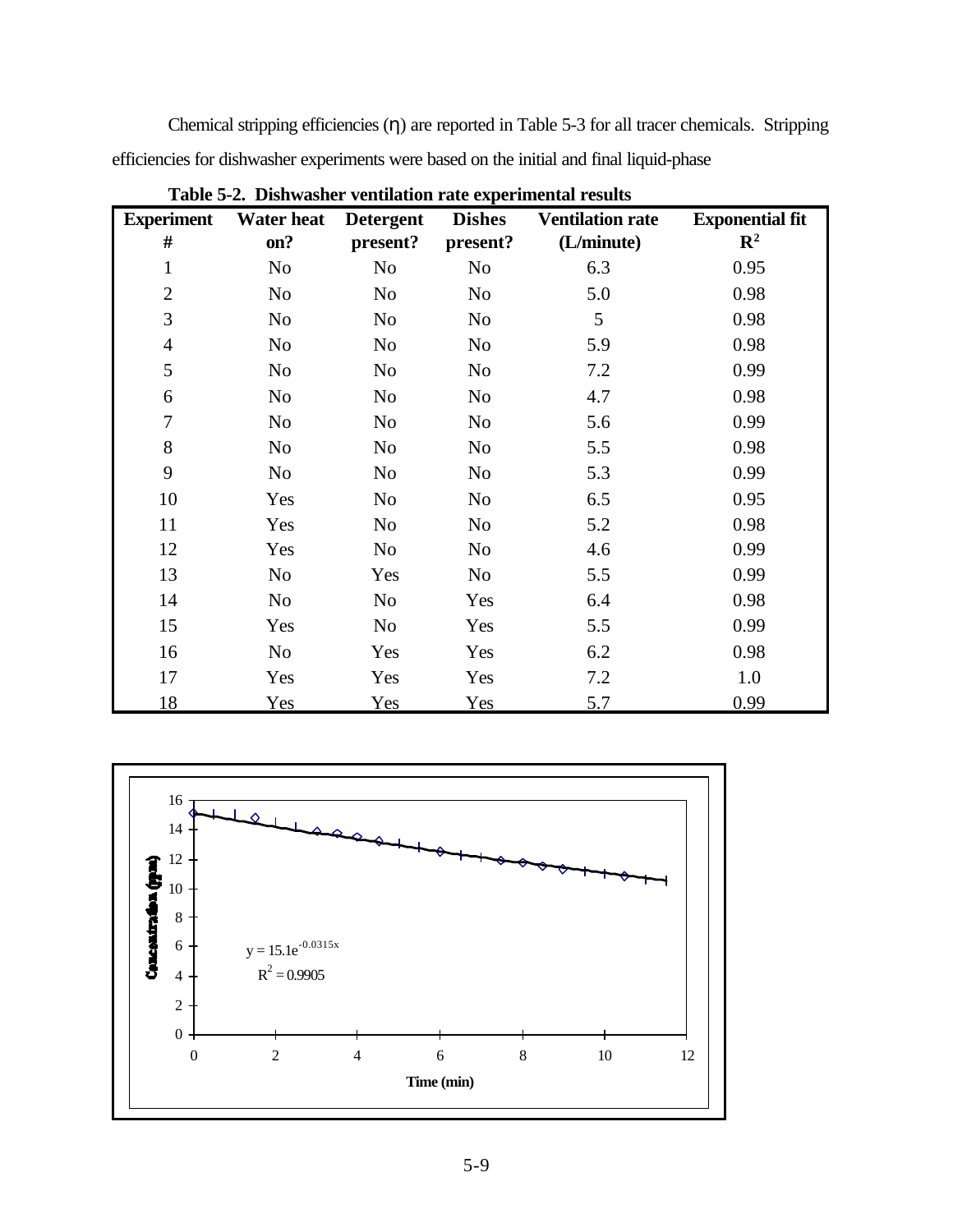**Figure 5-3. Isobutylene decay because of ventilation for Experiment 18.**

|                        | Liquid             |               | Dish-              | <b>Acetone</b>  | <b>Toluene</b>  | <b>Ethylbenzene</b> | Cyclohexane      |
|------------------------|--------------------|---------------|--------------------|-----------------|-----------------|---------------------|------------------|
| <b>Experiment</b><br># | temperature<br>(C) | Cycle<br>type | loading<br>pattern | h<br>(%)        | h<br>(%)        | h<br>(%)            | h<br>$(\%)$      |
|                        | 43                 | Rinse         | Empty              | 50 <sup>a</sup> | 97 <sup>a</sup> | 97 <sup>a</sup>     | $100^a$          |
| $\overline{2}$         | 42                 | Rinse         | Full               | 34              | 96              | 97                  | 100              |
| 2 replicate            | 39                 | Rinse         | Full               | 45              | 97              | 98                  | 100              |
| 3                      | 43                 | Wash          | Empty              | 37              | 96              | 97                  | $100^a$          |
| $\overline{4}$         | 45                 | Wash          | Full               | 47              | 97              | 98                  | 100              |
| 4 replicate            | 38                 | Wash          | Full               | 42              | 96              | 97                  | 100 <sup>a</sup> |
| 5                      | 55                 | Rinse         | Empty              | $55^{\rm a}$    | 98              | 98                  | 100              |
| 6                      | 55                 | Rinse         | Full               | 18              | 96              | 97                  | 100 <sup>a</sup> |
| 7                      | 54                 | Wash          | Empty              | 51              | 98              | 98                  | 100              |
| 8                      | 55                 | Wash          | Full               | 37              | 97              | 97                  | 100              |
| 8 replicate            | 53                 | Wash          | Full               | 40 <sup>a</sup> | 97 <sup>a</sup> | 98 <sup>a</sup>     | 100 <sup>a</sup> |

**Table 5-3. Chemical stripping efficiencies (h) for experimental dishwasher**

a Initial liquid-phase concentration based on average of duplicate samples with a relative difference greater than 20%, but no more than 36%.

concentrations measured in the basin (Equation 2-2). The time for experiments using the water heat option was typically 3 minutes shorter than the time for experiments not using this option. Because the dishwasher headspace reached equilibrium within 2 minutes of operation, additional chemical volatilization from 7 to 10 minutes was assumed to be minimal. Thus, differences in experimental times were not accounted for in stripping efficiency results.

Stripping efficiencies for acetone ranged from 18% to 55%, with an overall average value of 41%. The highest value corresponded to the conditions of a rinse cycle, no dishes, and water temperature of 55°C.

For acetone, the stripping efficiencies were grouped to complete a factorial main effect analysis (see Section 3.7 for methodology). To illustrate this analysis, the calculation of the main effect of dishloading pattern on stripping efficiency is presented below: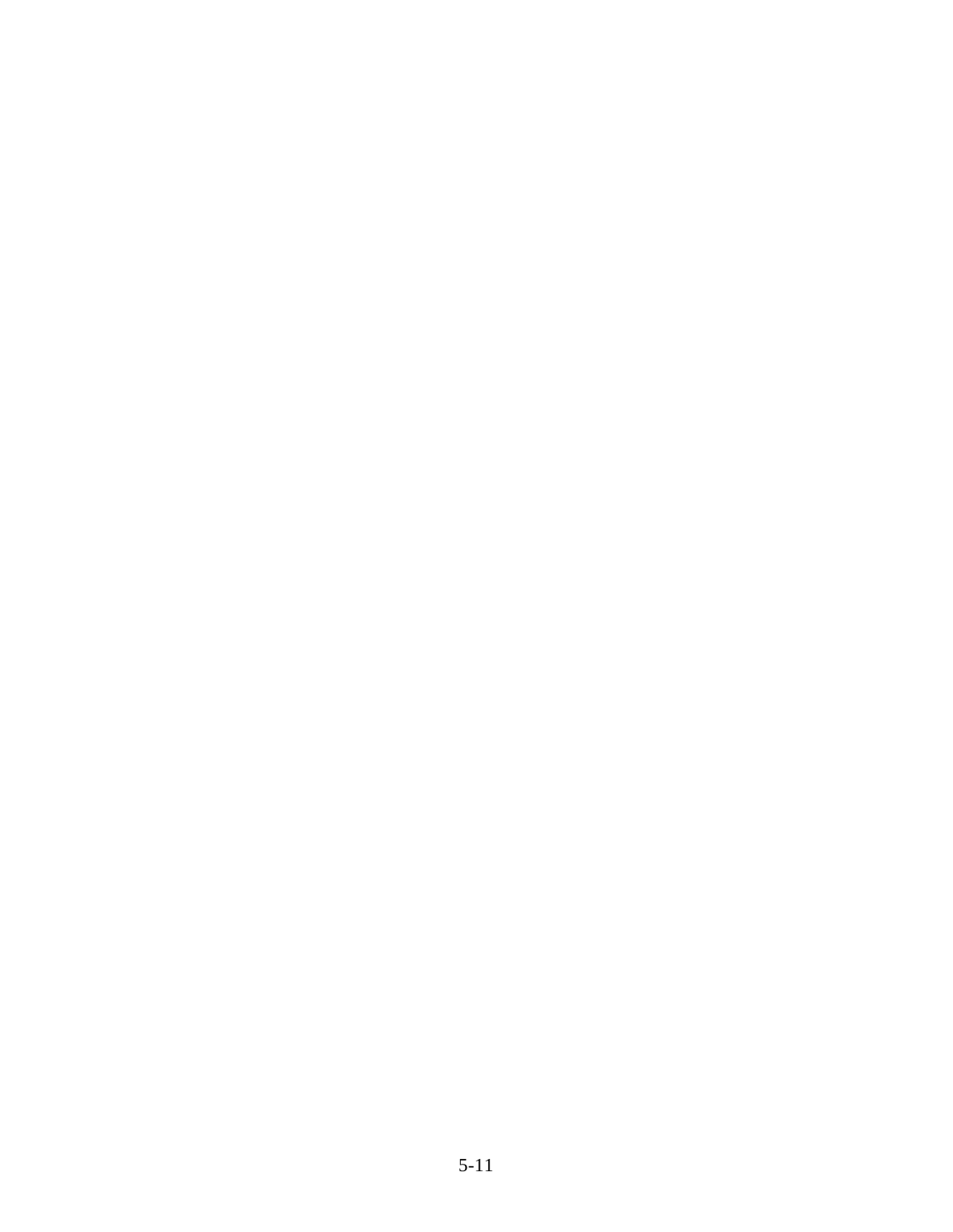| Corresponding<br>experiments: |     | Difference in<br>stripping efficiencies |  |
|-------------------------------|-----|-----------------------------------------|--|
| $1 -$ Average (2 and 2 rep)   | $=$ | 11%                                     |  |
| $3 -$ Average (4 and 4 rep)   | $=$ | 8.0%                                    |  |
| $5 - 6$                       | $=$ | <b>37 %</b>                             |  |
| $7 - Average (8 and 8 rep)$   | $=$ | 12%                                     |  |
| Average                       |     | $13\%$                                  |  |

As shown in this example calculation, the main effect for dish-loading pattern was 13%. A positive value indicated that stripping efficiencies for acetone tended to increase with no dishes present. Acetone's stripping efficiencies were grouped according to dish-loading pattern and averaged giving values of 48% for an empty dishwasher and 37% for a full dishwasher, both values similar in magnitude to the overall average.

The second highest main effect on acetone stripping efficiency was detergent use, with a value of –2.5%. A negative effect indicated that acetone's stripping efficiencies tended to decrease for wash cycles. Finally, the main effect with water temperature was  $\frac{1}{2.0\%}$ , indicating that stripping efficiencies for acetone tended to decrease slightly with increasing temperature. In fact, as expected, stripping efficiencies increased for two of four experiments when water temperature was increased, and decreased in the other two experiments when water temperature was increased.

Dishwasher Experiments 2, 4, and 8 were replicated. Through comparison of the acetone stripping efficiencies for these three experiments, the following relative differences were calculated: 28% for Experiments 2 and 2 replicate, 11% for Experiments 4 and 4 replicate, and 7.8% for Experiments 8 and 8 replicate.

Stripping efficiencies for toluene ranged from 96% to 98%, with an average value of 97%. Similarly, stripping efficiencies for ethylbenzene ranged from 97% to 98%, also with an average value of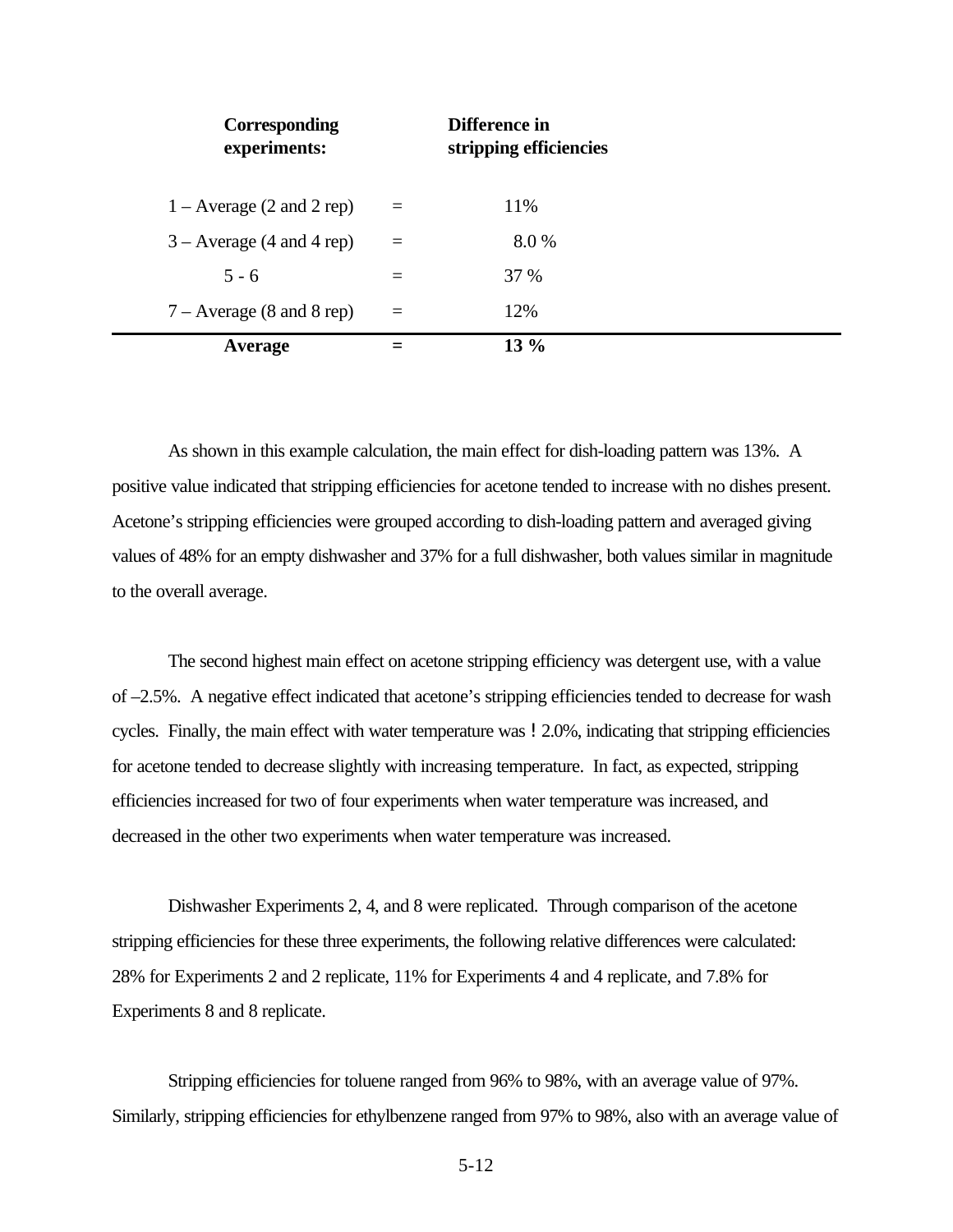97%. This narrow range in stripping efficiencies did not allow for the use of a factorial analysis, such that no trends related to operating conditions and stripping efficiencies could be identified. However, stripping efficiencies for toluene and ethylbenzene were consistently greater than acetone, which has a lower Henry's law constant.

The relative differences in toluene stripping efficiencies between replicate experiments were 1.0% for Experiments 2 and 2 replicate, 1.0% for Experiments 4 and 4 replicate, and 0% for Experiments 8 and 8 replicate. Similarly, for ethylbenzene, relative differences were 1.0% for Experiments 2 and 2 replicate, Experiments 4 and 4 replicate, and Experiments 8 and 8 replicate, respectively.

Finally, 100% of cyclohexane volatilized for every experiment. In fact, 100% volatilization of cyclohexane was achieved within the first minute of almost all experiments. At the temperatures listed in Table 5-3, cyclohexane had Henry's law constants between 11  $m_{liq}^3/m_{gas}^3$  (Experiment 4 replicate with a temperature of 38°C) and 18  $m_{liq}^3/m_{gas}^3$  (Experiments 5, 6, and 8 replicate with a temperature of 55°C). Although no operating condition impacts could be identified, chemical stripping efficiencies did consistently increase for chemicals with increasing Henry's law constant.

Because cyclohexane achieved 100% volatilization for every experiment, the relative difference for replicate experiments was consistently 0%.

The chemical stripping efficiency results suggest that, for chemicals with a Henry's law constant greater than that for toluene, there will be nearly complete removal from the water whenever a dishwasher is used. This phenomenon is significant for many gasoline constituents, trichloroethene, teterachloroethene, and radon. For lower volatility chemicals, stripping efficiency is defined by Henry's law.

## **5.4.3. KLA Values**

Values of  $K<sub>L</sub>$  A for each chemical tracer are reported in Tables 5-4 to 5-7, respectively. Different tables were used for each chemical to show the factorial main effect analysis on each

5-13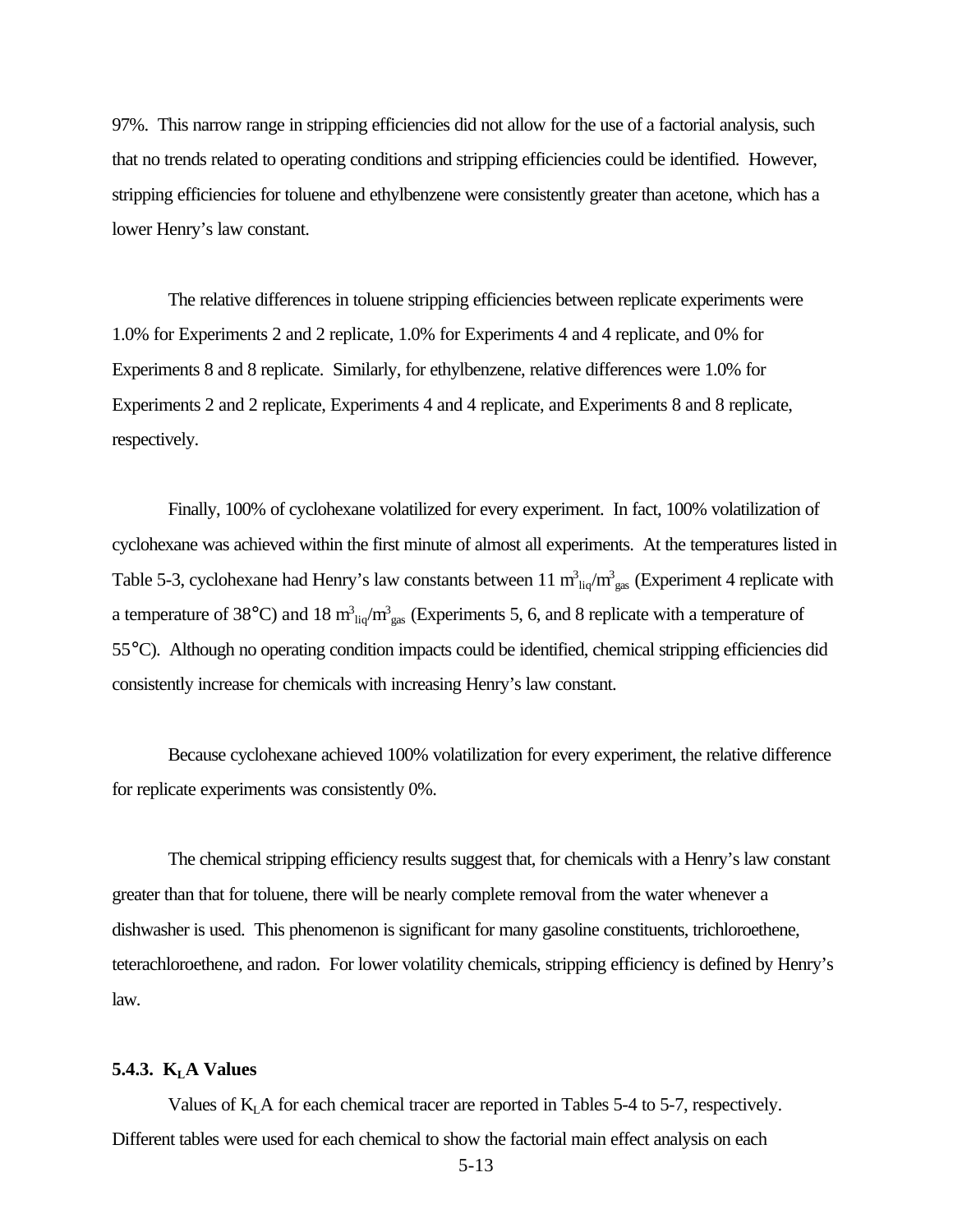| <b>Experiment</b><br># | Liquid<br>temp. | <b>Cycle</b><br>type | Dish!<br>loading<br>pattern | K <sub>L</sub> A<br>(L/min) | <b>Dishes</b><br>effect <sup>a</sup><br>(L/min) | <b>Detergent</b><br>effect <sup>b</sup><br>(L/min) | Liq. temp.<br>effect <sup>c</sup><br>(L/min) |
|------------------------|-----------------|----------------------|-----------------------------|-----------------------------|-------------------------------------------------|----------------------------------------------------|----------------------------------------------|
| 1                      | 43              | Rinse                | Empty                       | 7                           | 2                                               | 1.9                                                | 1.2                                          |
| $\overline{2}$         | 42              | Rinse                | Full                        | 4.2                         | $\overline{2}$                                  |                                                    |                                              |
| 2 replicate            | 39              | Rinse                | Full                        | 5.8                         |                                                 | 3.1                                                | 3.3                                          |
| 3                      | 43              | Wash                 | Empty                       | 5.1                         | 3.0                                             | 1.9                                                | 2.5                                          |
| $\overline{4}$         | 45              | Wash                 | Full                        | 6.8                         | 3.0                                             |                                                    |                                              |
| 4 replicate            | 38              | Wash                 | Full                        | 9.4                         |                                                 | 3.1                                                | 3.0                                          |
| 5                      | 55              | Rinse                | Empty                       | 8.2                         | 6.5                                             | 0.60                                               | 1.2                                          |
| 6                      | 55              | Rinse                | Full                        | 1.7                         | 6.5                                             | 3.4                                                | 3.3                                          |
| 7                      | 54              | Wash                 | Empty                       | 7.6                         | 2.5                                             | 0.6                                                | 2.5                                          |
| 8                      | 55              | Wash                 | Full                        | 4.9                         | 2.5                                             | 3.4                                                | 3.0                                          |
| 8 replicate            | 53              | Wash                 | Full                        | 5.2                         |                                                 |                                                    |                                              |
|                        |                 |                      |                             | $Average =$                 | 2.0                                             | $\bm{1.0}$                                         | !0.65                                        |

**Table 5-4. Acetone KLA values for dishwasher experiments**

a Dishes effect from full to none.

**b** Detergent effect from full to none.

<sup>c</sup> Liquid temperature effect from water heat off to water heat on.

| <b>Experiment</b><br># | Liquid<br>temp. | Cycle<br>type | Dish-<br>loading<br>pattern | $K_LA$<br>(L/min) | <b>Dishes</b><br>effect <sup>a</sup><br>(L/min) | <b>Detergent</b><br>effect <sup>b</sup><br>(L/min) | Liq. temp.<br>effect <sup>c</sup><br>(L/min) |
|------------------------|-----------------|---------------|-----------------------------|-------------------|-------------------------------------------------|----------------------------------------------------|----------------------------------------------|
| 1                      | 43              | Rinse         | Empty                       | 33                | 2.0                                             | 3.0                                                | 6                                            |
| $\overline{2}$         | 42              | Rinse         | Full                        | 30                |                                                 |                                                    |                                              |
| 2 replicate            | 39              | Rinse         | Full                        | 32                | $\overline{2}$                                  | 3.0                                                | $\overline{2}$                               |
| 3                      | 43              | Wash          | <b>Empty</b>                | 30                | 4.0                                             | 3.0                                                | 8                                            |
| $\overline{4}$         | 45              | Wash          | Full                        | 33                |                                                 |                                                    |                                              |
| 4 replicate            | 38              | Wash          | Full                        | 34                | 4.0                                             | 3.0                                                | 1.0                                          |
| 5                      | 55              | Rinse         | Empty                       | 39                | 6.0                                             | 1                                                  | 6                                            |
| 6                      | 55              | Rinse         | Full                        | 33                | 6.0                                             | $\theta$                                           | 2                                            |
| $\overline{7}$         | 54              | Wash          | Empty                       | 38                | 5.0                                             | $\mathbf{1}$                                       | 8                                            |
| 8                      | 55              | Wash          | Full                        | 31                | 5                                               | $\overline{0}$                                     | 1.0                                          |
| 8 replicate            | 53              | Wash          | Full                        | 35                |                                                 |                                                    |                                              |
|                        |                 |               |                             | $Average =$       | 2.3                                             | 0.25                                               | ! 3.8                                        |

**Table 5-5. Toluene KLA values for dishwasher experiments**

a Dishes effect from full to none.

**b** Detergent effect full to none.

<sup>c</sup> Liquid temperature effect from water heat off to water heat on.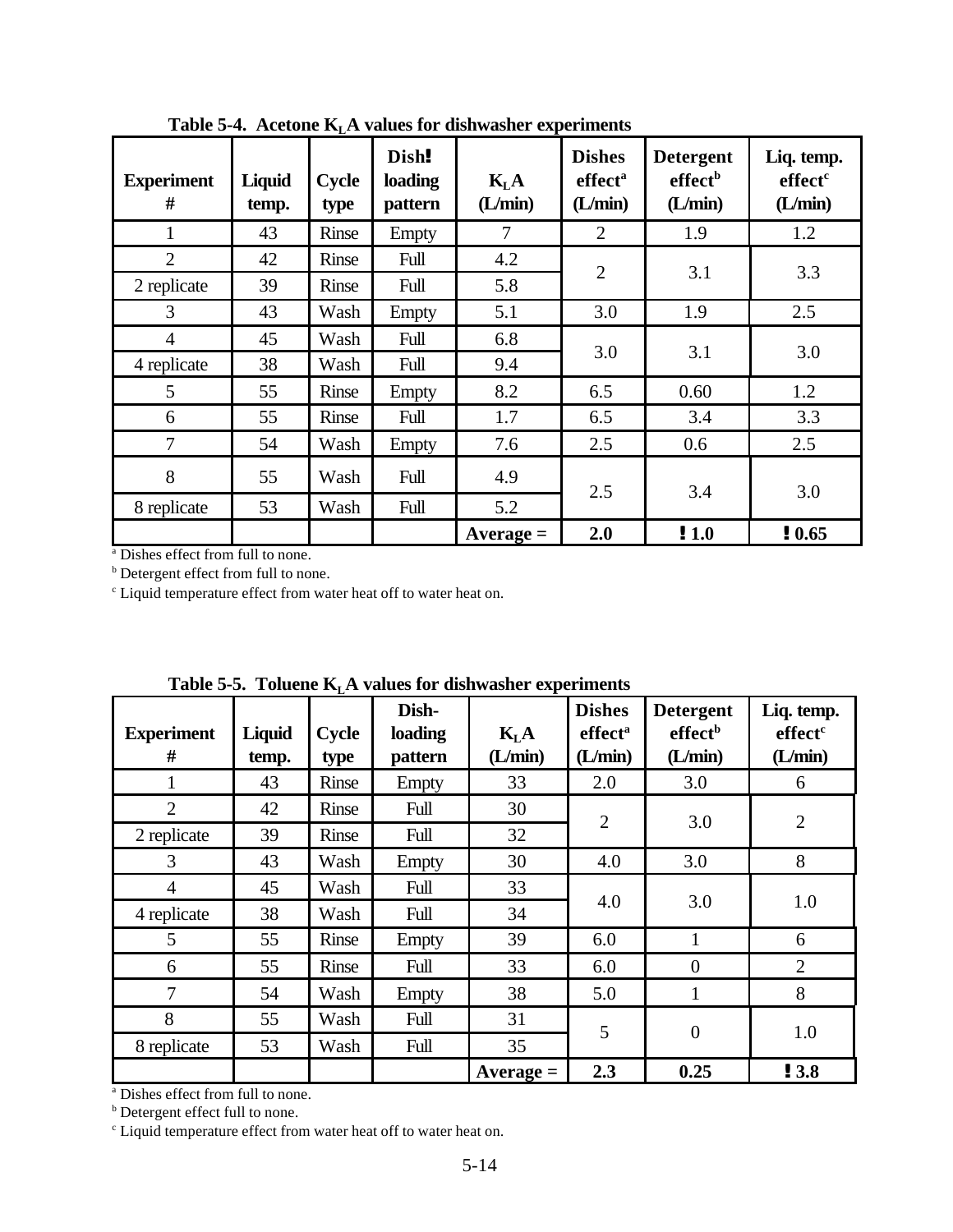| <b>Experiment</b><br># | Liquid<br>temp. | Cycle<br>type | Dish-<br>loading<br>pattern | K <sub>L</sub> A<br>(L/min) | <b>Dishes</b><br>effect <sup>a</sup><br>(L/min) | <b>Detergent</b><br>effect <sup>b</sup><br>(L/min) | Liq. temp.<br>effect <sup>c</sup><br>(L/min) |
|------------------------|-----------------|---------------|-----------------------------|-----------------------------|-------------------------------------------------|----------------------------------------------------|----------------------------------------------|
| 1                      | 43              | Rinse         | Empty                       | 31                          | 3.0                                             | 2.0                                                | 11                                           |
| 2                      | 42              | Rinse         | Full                        | 32                          |                                                 |                                                    |                                              |
| 2 replicate            | 39              | Rinse         | Full                        | 35                          | 3.0                                             | 2.0                                                | $\overline{2}$                               |
| 3                      | 43              | Wash          | Empty                       | 33                          | 3.0                                             | 2.0                                                | 8                                            |
| $\overline{4}$         | 45              | Wash          | Full                        | 35                          |                                                 |                                                    |                                              |
| 4 replicate            | 38              | Wash          | Full                        | 36                          | 3.0                                             | 2.0                                                | $\boldsymbol{0}$                             |
| 5                      | 55              | Rinse         | <b>Empty</b>                | 42                          | 6.0                                             | 1.0                                                | 11                                           |
| 6                      | 55              | Rinse         | Full                        | 36                          | 6.0                                             | $\overline{0}$                                     | $\overline{2}$                               |
| 7                      | 54              | Wash          | Empty                       | 41                          | 5.0                                             | 1.0                                                | 8                                            |
| 8                      | 55              | Wash          | Full                        | 34                          | 5                                               | $\overline{0}$                                     | $\overline{0}$                               |
| 8 replicate            | 53              | Wash          | Full                        | 37                          |                                                 |                                                    |                                              |
|                        |                 |               |                             | $Average =$                 | 1.3                                             | ! 0.80                                             | 5.3                                          |

**Table 5-6. Ethylbenzene KLA values for dishwasher experiments**

a Dishes effect from full to none.

**b** Detergent effect from full to none.

<sup>c</sup> Liquid temperature effect from water heat off to water heat on.

| <b>Experiment</b><br># | Liquid<br>temp. | <b>Cycle</b><br>type | Dish-<br>loading<br>pattern | K <sub>L</sub> A<br>(L/min) | <b>Dishes</b><br>effect <sup>a</sup><br>(L/min) | <b>Detergent</b><br>effect <sup>b</sup><br>(L/min) | Liq. temp.<br>effect <sup>c</sup><br>(L/min) |
|------------------------|-----------------|----------------------|-----------------------------|-----------------------------|-------------------------------------------------|----------------------------------------------------|----------------------------------------------|
|                        | 43              | Rinse                | Empty                       | 45                          | 9.0                                             | 6.0                                                | 12                                           |
| 2                      | 42              | Rinse                | Full                        | 49                          | 9                                               |                                                    |                                              |
| 2 replicate            | 39              | Rinse                | Full                        | 58                          |                                                 | $\overline{2}$                                     | $\overline{2}$                               |
| 3                      | 43              | Wash                 | Empty                       | 51                          | 5.0                                             | 6.0                                                | 1                                            |
| $\overline{4}$         | 45              | Wash                 | Full                        | 50                          |                                                 |                                                    |                                              |
| 4 replicate            | 38              | Wash                 | Full                        | 62                          | 5                                               | $\overline{2}$                                     | 5                                            |
| 5                      | 55              | Rinse                | Empty                       | 57                          | 1.0                                             | 7.0                                                | 12                                           |
| 6                      | 55              | Rinse                | Full                        | 56                          | 1.0                                             | 5.0                                                | $\overline{2}$                               |
| 7                      | 54              | Wash                 | Empty                       | 50                          | 1.0                                             | 7.0                                                | $\mathbf{1}$                                 |
| 8                      | 55              | Wash                 | Full                        | 47                          |                                                 |                                                    |                                              |
| 8 replicate            | 53              | Wash                 | Full                        | 55                          | $\mathbf{1}$                                    | 5                                                  | 5                                            |
|                        |                 |                      |                             | $Average =$                 | ! 3.5                                           | 1.0                                                | $\overline{2}$                               |

**Table 5-7. Cyclohexane KLA values for dishwasher experiments**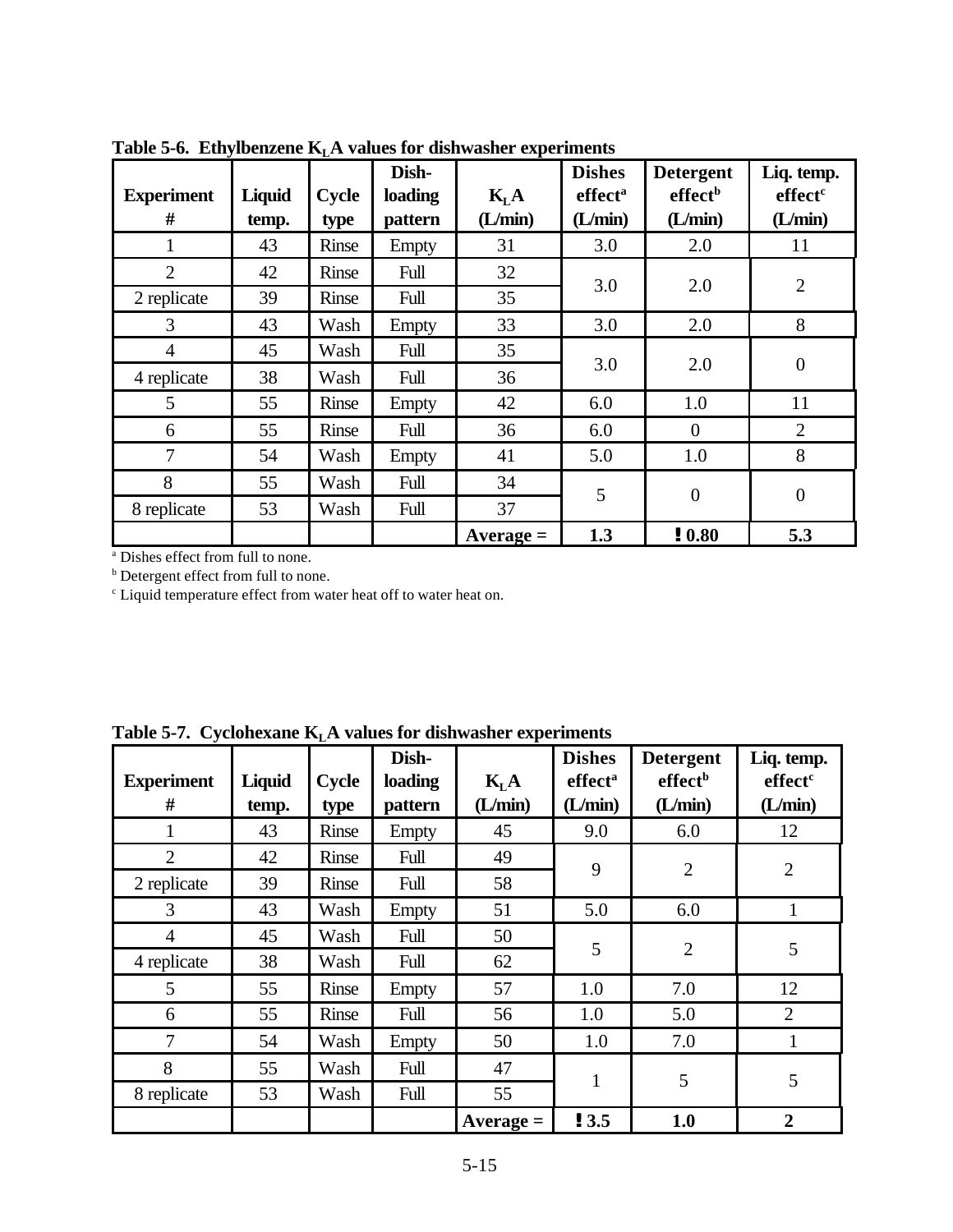a Dishes effect from full to none.

combination of operating conditions (see Section 3.7 and 5.4.2 for methodology). The three factors of the dishwasher two-level factorial arrays were liquid temperature, use of detergent, and dish-loading pattern. As shown in Tables 5-4 to 5-7, the difference in experimental response was listed twice, once for each corresponding experiment. Duplicating the listing of each difference in response, however, does not affect the average value for each variable. The experimental results for Experiments 2 and 2 replicate, 4 and 4 replicate, and 8 and 8 replicate were averaged, respectively, before applying factorial analyses.

As shown in Table 5-4, values of  $K<sub>L</sub>A$  for acetone ranged from 1.7 to 9.5 L/minute, with an overall average value of 6.0 L/minute The highest value corresponded to the experimental conditions of a wash cycle with dishes present, and water heat option.

The largest main effect on values of  $K<sub>L</sub>A$  for acetone was 2.0 L/minute for the presence of dishes. In a manner similar to stripping efficiency results, values of  $K<sub>L</sub>A$  were grouped according to the presence of dishes resulting in the following average values: 7.0 L/minute for experiments using no dishes and 5.5 L/minute for experiments using dishes.

Although a value of  $K<sub>L</sub>A$  was roughly estimated for acetone based on the first three liquid-phase data points, experimental results clearly show acetone reached an equilibrium condition within the dishwasher headspace. Figure 5-4 shows the ratios of gas-phase and liquid-phase concentrations measured during each experiment. The shaded portion of the graph shows the range of Henry's law constants for acetone calculated based on the correlation given in Section 3.2.1 for all experiments. As shown in Figure 5-4,  $C_g/C_1$  values measured at or after 90 seconds are within or above the shaded region. A possible reason that measured  $C_g/C_1$  values exceed the given range of Henry's law constants is the potential inaccuracy of the Henry's law constant for acetone at elevated temperatures. Also, experimental error in the liquid standard calibration or gas standard calibration could lead to higher predictions of  $C_g/C_l$ . Thus, results suggest that an assumption of rapid and dynamic equilibrium is valid

**b** Detergent effect from full to none.

<sup>&</sup>lt;sup>c</sup> Liquid temperature effect from water heat off to water heat on.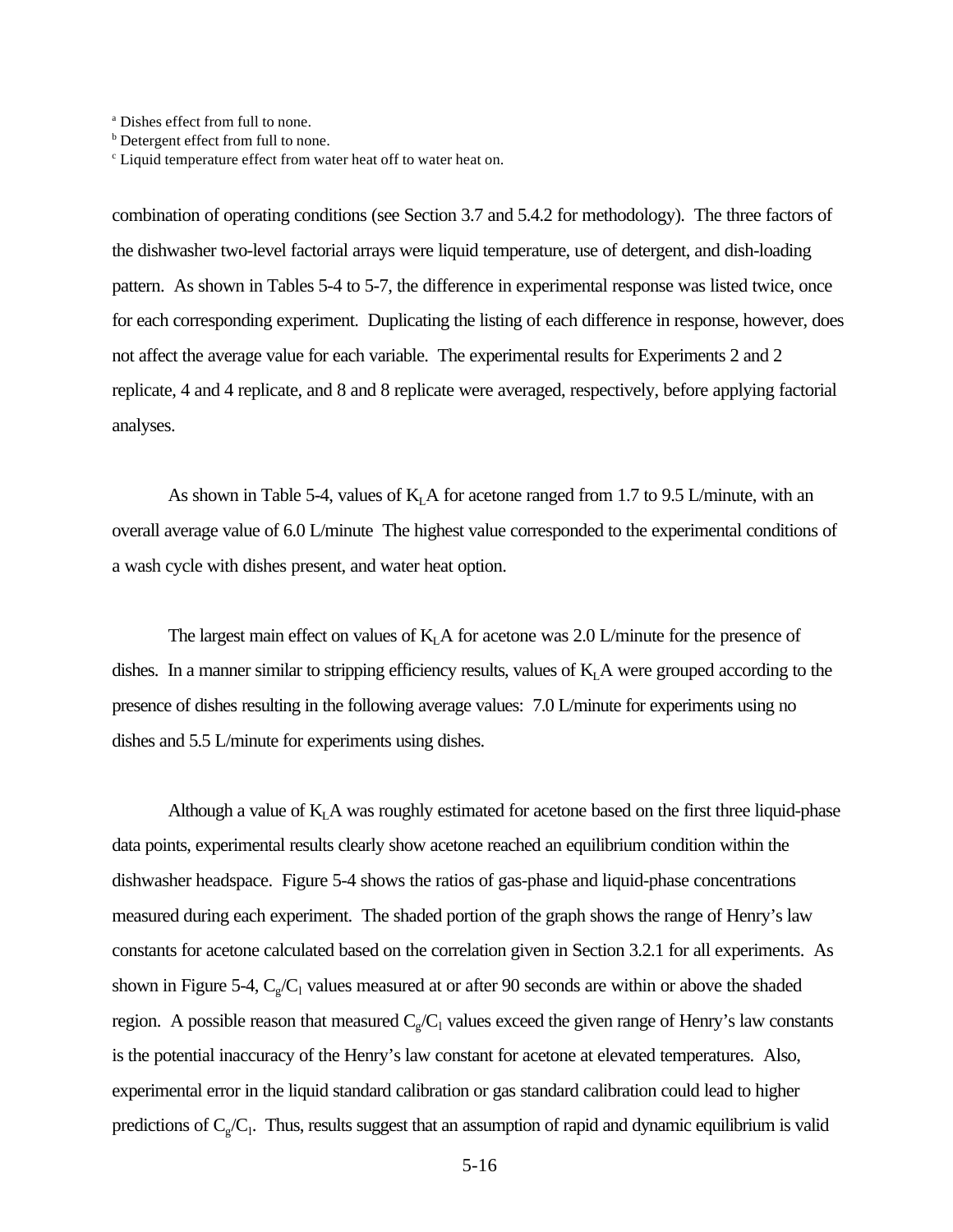

**Figure 5-4. Comparison of measured C<sup>g</sup> /C<sup>l</sup> to predicted Henry's law constant for acetone.**

for lower volatility chemicals, for example*,* many disinfection by-products. Unfortunately, Henry's law constants are lacking for many chemicals at elevated temperatures, a fact that currently hinders accurate predictions of dishwasher emissions.

Values of  $K<sub>L</sub>A$  for toluene ranged from 30 to 39 L/minute, with an overall average of 33 L/minute. Despite this relatively narrow range of values, a factorial main effect analysis was also completed for toluene. The results are presented in Table 5-5 for each set of experimental conditions. The highest main effect was for water temperature, with a value of 3.8 L/minute Grouping values of  $K<sub>L</sub>A$  according to water temperature and averaging them gave the following results: 32 L/minute for regular hot water (~ 41°C) and 35 L/minute for water additionally heated by a dishwasher heating element  $(\sim 54^{\circ}C)$ .

Replicate experiments had the following relative differences between values of  $K<sub>L</sub>A$  for toluene: 6.5% for Experiments 2 and 2 replicate, 3.0% for Experiments 4 and 4 replicate, and 12% for Experiments 8 and 8 replicate.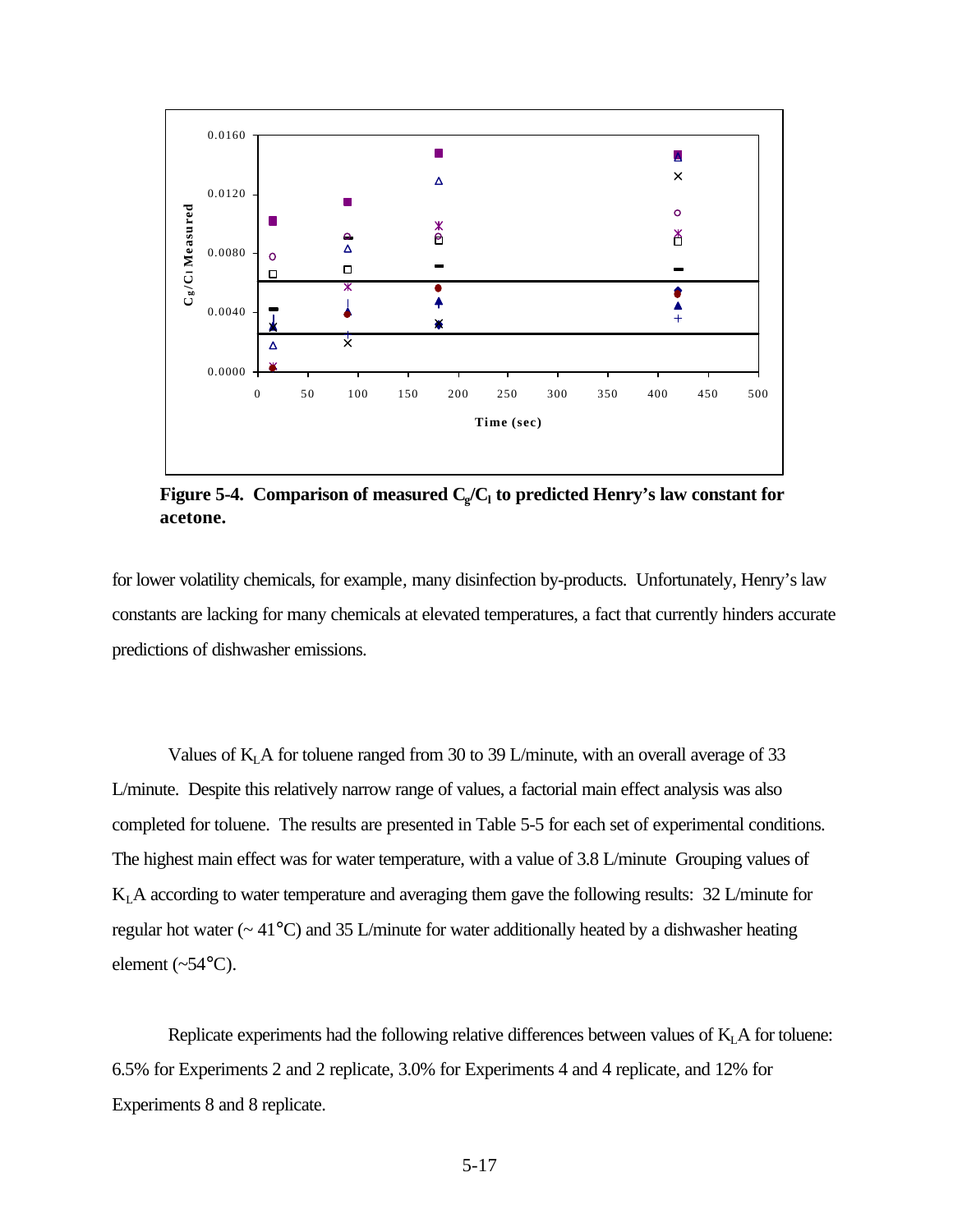Toluene results for Experiment 8 are presented in Figure 5-5. The best-fit  $K<sub>L</sub>A$  value for this experiment was 31 L/minute. The Henry's law constant for toluene for Experiment 8 (temperature = 55°C) was 0.62  $m_{liq}^3/m_{gas}^3$ . Figure 5-5 illustrates the initial drop in liquid-phase concentration followed by steady-state conditions. Steady-state conditions were reached because of the dishwasher ventilation rate. In general, the ratio of  $C_g/C_1$  for measured data occurring after 100 seconds was equivalent or slightly greater than the predicted Henry's law constant for that temperature. To further illustrate this approach to equilibrium, the y-axis of Figure 5-5 is shown magnified in Figure 5-6.

Values of K<sub>L</sub>A for ethylbenzene were slightly higher than those for toluene, with values from 31 to 42 L/minute, with an overall average of 36 L/minute. For the temperatures listed in Table 5-6, ethylbenzene had Henry's law constants ranging from 0.64  $m_{liq}^3/m_{gas}^3$  and 1.4  $m_{liq}^3/m_{gas}^3$  compared with 0.40  $m_{liq}^3/m_{gas}^3$  and 0.62  $m_{liq}^3/m_{gas}^3$  for toluene. The factorial main effects listed in Table 5-6 for ethylbenzene were also similar to those for toluene, with the highest value being 4.0 L/minute for liquid temperature. Grouping ethylbenzene  $K<sub>L</sub>A$  values according to liquid temperature resulted in an average value of 34 L/minute for experiments with water heat off  $\sim$  41°C), and 38 L/minute for water heated by dishwasher heating element  $({\sim} 54^{\circ}C)$ .

Replicate experiments had the following relative differences between values of  $K<sub>L</sub>A$  for ethylbenzene: 9.0% for Experiments 2 and 2 replicate, 2.8% for Experiments 4 and 4 replicate, and 8.5% for Experiments 8 and 8 replicate.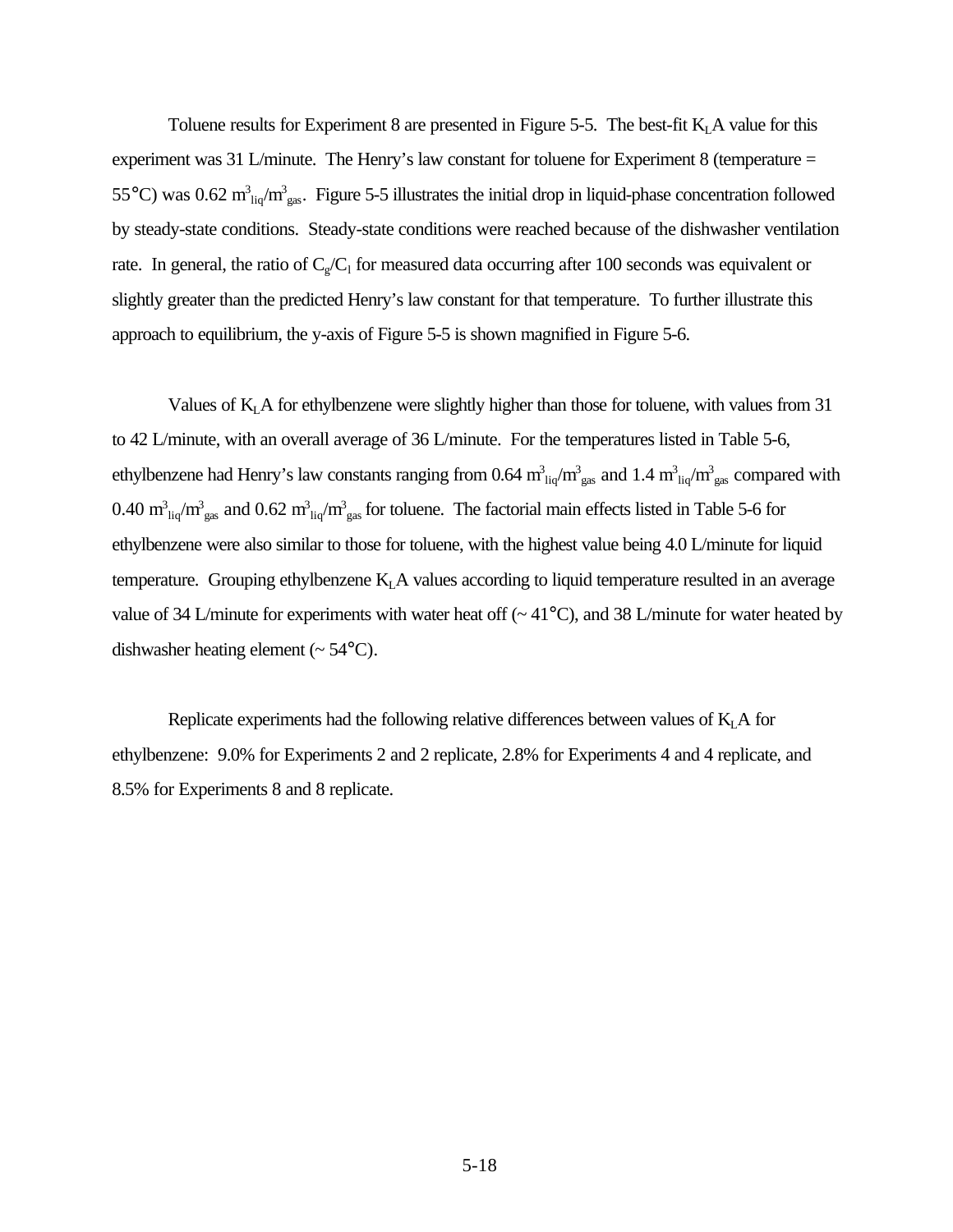

Figure 5-6. Ampli**ficatión5of Foguen 5-65 no allustrate spor Facle timent B**brium **conditions for toluene.**

Ethylbenzene results for Experiment 8 are plotted in Figure 5-7. This plot is similar to that of toluene, except the Henry's law constant for ethylbenzene at this temperature is  $1.4 \text{ m}^3$ <sub>liq</sub>/m<sup>3</sup><sub>gas</sub>. Thus, at equilibrium, liquid-phase concentrations were less than gas-phase concentrations; that is, the gas and liquid concentration lines crossed.

Finally, values of  $K<sub>L</sub>A$  for cyclohexane ranged from 45 to 62 L/minute, with an overall average value of 53 L/minute (see Table 5-7). As expected from its relatively high Henry's law constant, cyclohexane consistently had the highest  $K<sub>L</sub>A$  value of all tracers for each experiment. Interestingly, cyclohexane had a slightly larger main effect of –3.5 L/minute associated with dish-loading pattern compared to 2.0 L/minute for liquid temperature.

Cyclohexane data for Experiment 8 are presented in Figure 5-8, which shows that cyclohexane has completely volatilized by 60 seconds into the experiment.

Replicate experiments had the following relative differences between values of  $K<sub>L</sub> A$  for cyclohexane: 17% for Experiments 2 and 2 replicate, 21% for Experiments 4 and 4 replicate, and 16% for Experiments 8 and 8 replicate.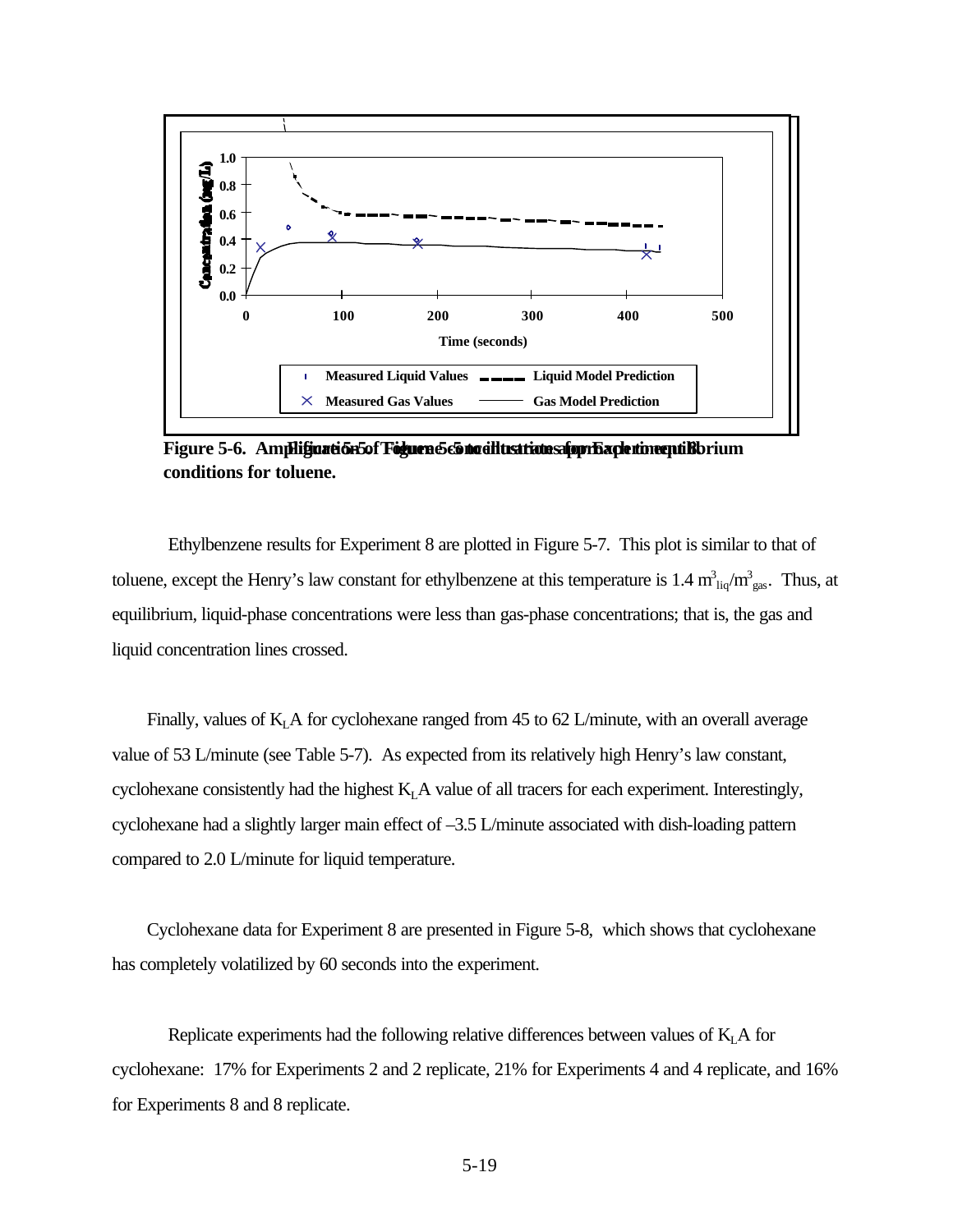

**Figure 5-7. Ethylbenzene concentrations for Experiment 8. Figure 5-8. Cyclohexane concentrations for Experiment 8.**

The sensitivity of toluene's Henry's law constant on predicted emissions was also analyzed. The Henry's law constant of toluene would have to be reduced by 70% to reduce the predicted gas-phase concentrations of Experiment 8 by 10%. Thus, there is a critical value ( $\approx 0.2 \text{ m}^3_{\text{ liq}}/\text{m}^3_{\text{ gas}}$ ) above which the accuracy of Henry's law is not as important to the estimation of chemical emissions from dishwasher use. In this case, even though equilibrium is reached, the volume of gas is large relative to the volume of liquid such that essentially all of the chemical mass is transferred to the gas.

### **5.4.4. Liquid- and Gas-Phase Mass Transfer Coefficients**

The extent of chemical mass transfer in a dishwasher is dictated by chemical volatility. A chemical with a relatively high Henry's law constant will completely volatilize from the dishwasher, whereas a chemical with a lower Henry's law constant will be prevented from completely volatilizing because of equilibrium limitations. For lower volatility compounds, knowledge of gas-phase resistance to mass transfer is needed only for determining the time required to reach equilibrium. For higher volatility chemicals, the time to approach complete stripping is dictated by the liquid-phase mass transfer coefficient.